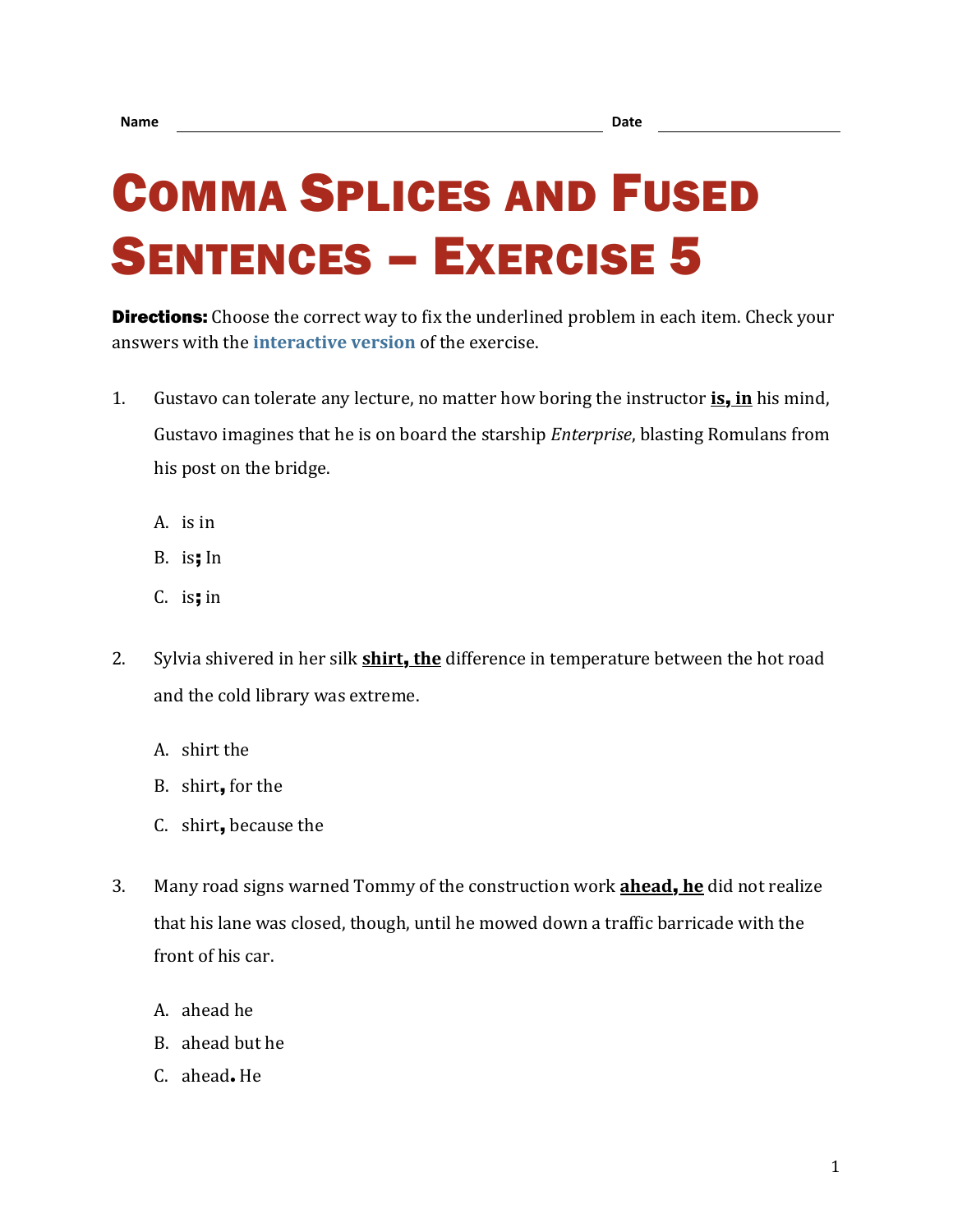- 4. The grip of the pantyhose, the stranglehold of the scarf, and the bite of the tight shoes made Rachel want the interview to **end**, **she** longed for a cotton T-shirt and jeans.
	- A. end she
	- B. end; however, she
	- C. end**.** She
- 5. Ryan is highly allergic to **cats**, **he** requires at least twenty god-bless-yous every time he visits Mariko and her seven Siamese.
	- A. cats he
	- B. cats, so he
	- C. cats, as a result, he
- 6. Professor Britton was grading papers at her **desk**, **her** students were slaving over their in-class compositions, sighing heavily and flipping through their dictionaries for the correct spellings of words.
	- A. desk her
	- B. desk while her
	- C. desk, moreover, her
- 7. Ingie looked at his wife's collection of cookbooks and **sighed**, **although** there were thousands of recipes for delicious meals, he knew that Valerie would want to order another pepperoni and mushroom pizza for dinner.
	- A. sighed although
	- B. sighed**.** Although
	- C. sighed; Although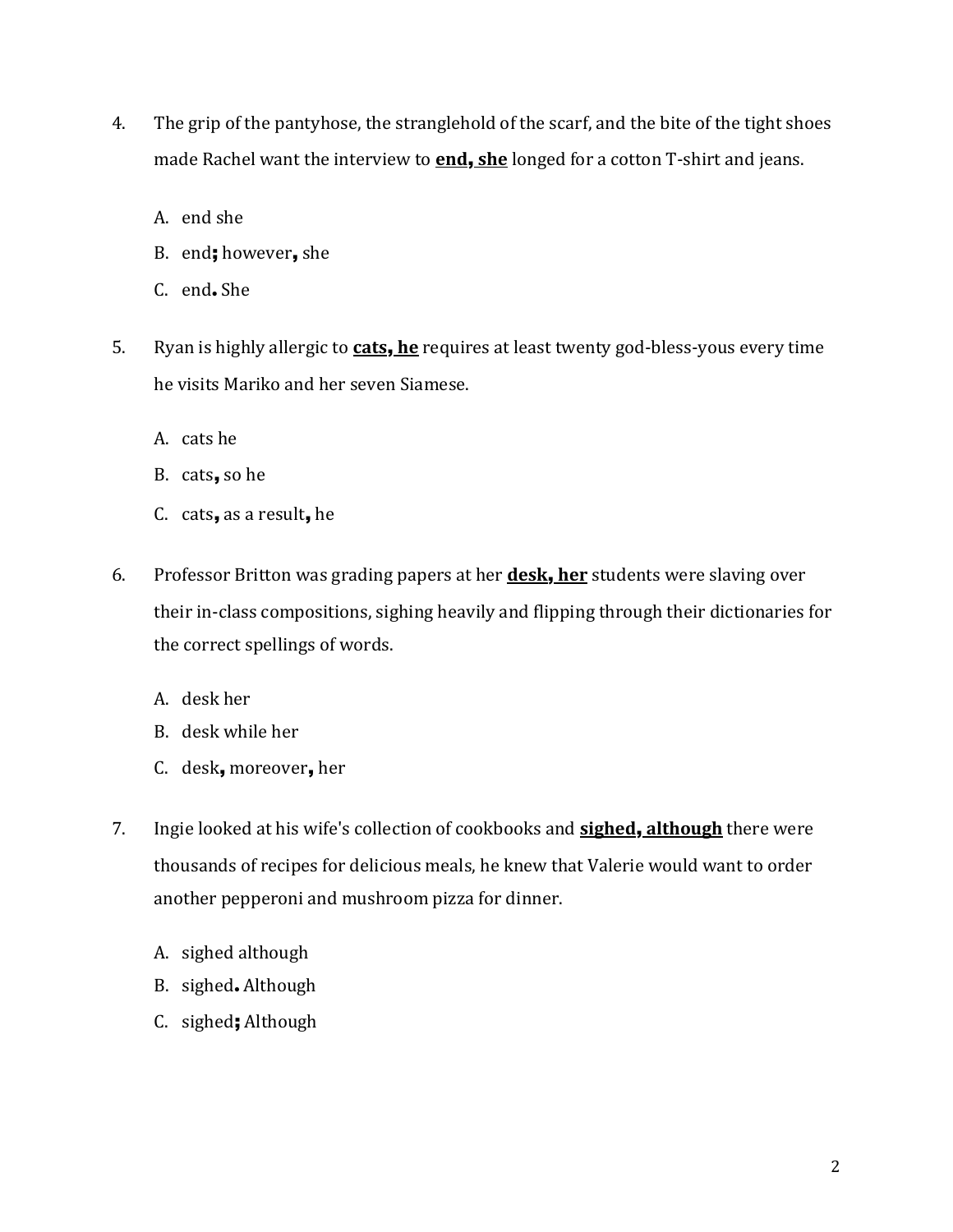- 8. Mike has terrible eating **habits when** he opened his lunch bag, we saw a bag of potato chips, two candy bars, cellophane-wrapped cupcakes, and a carton of chocolate milk.
	- A. habits, when
	- B. habits, but when
	- C. habits; when
- 9. While flirting on the phone with the satellite dish salesman, Rose forgot the omelet cooking in the **kitchen**, **she** was surprised when the stovetop fire filled the house with smoke.
	- A. kitchen she
	- B. kitchen, so she
	- C. kitchen, consequently; she
- 10. Several students sat sneezing and sniffling in their **seats**, **Jason** always wore too much cologne, and allergic reactions kicked into high gear as the odor wafted through the classroom.
	- A. seats Jason
	- B. seats, and Jason
	- C. seats**.** Jason
- 11. Sandra spent every dime on her vacation to Cancun, Mexico, where she went shopping, dancing, swimming, and **sightseeing**, **she** does not care that her rent will be late or that she will have to eat macaroni and cheese for a month.
	- A. sightseeing she
	- B. sightseeing, nevertheless, she
	- C. sightseeing; she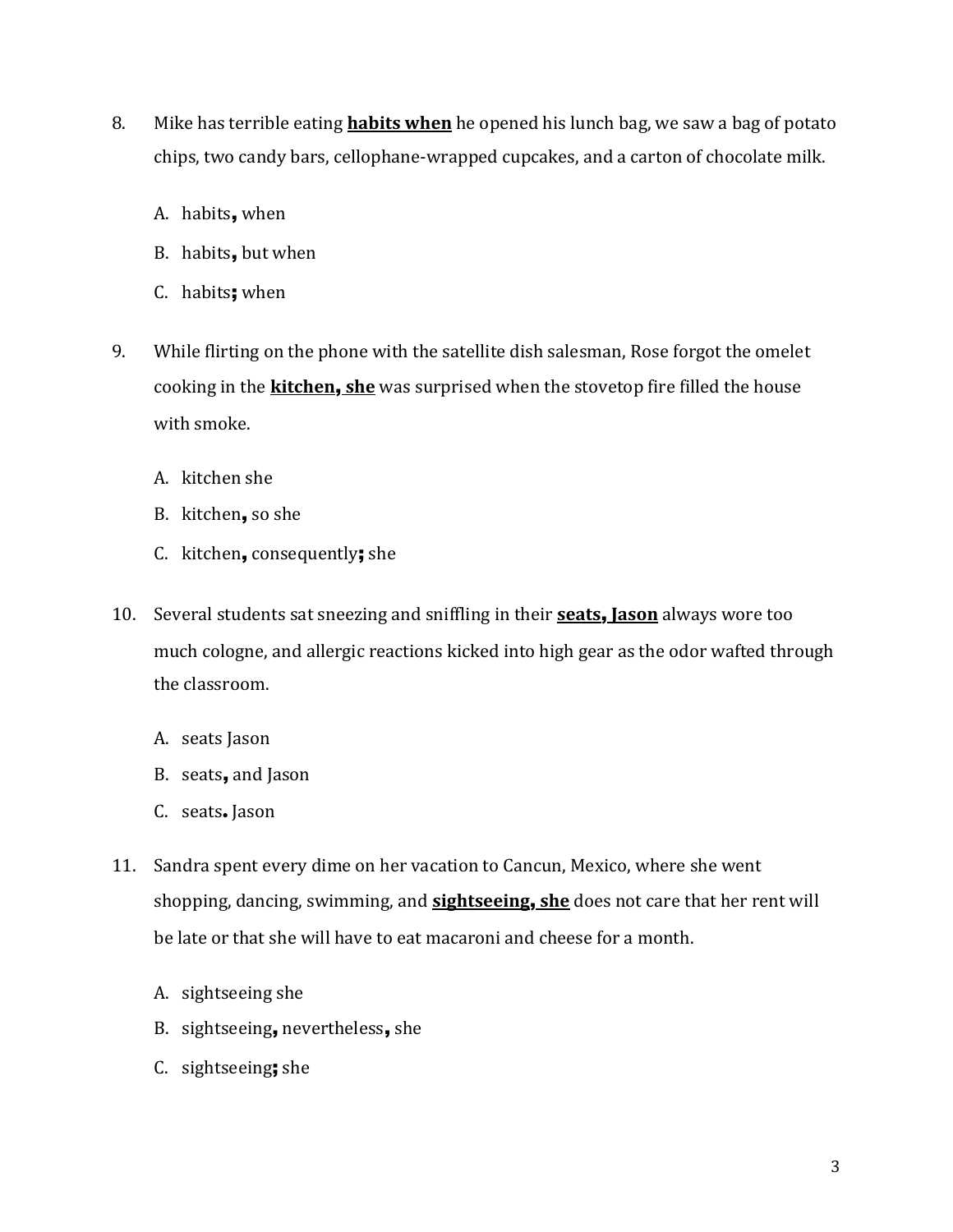- 12. The terrified passengers aboard the 747 gripped their armrests as the jet bucked in a bad stretch of **turbulence after** a ride like this one, everyone knew that five minutes on Disney's Space Mountain would feel like relaxing in a rocking chair.
	- A. turbulence, after
	- B. turbulence; After
	- C. turbulence**.** After
- 13. Richard squeezed, thumped, and shook the empty shampoo bottle, hoping for a few drops to wash his dirty **hair**, **since** the bottle was completely empty, Richard worked up a lather with a few sprinkles of bathroom cleanser instead.
	- A. hair since
	- B. hair; since
	- C. hair, consequently, since
- 14. After the thunderstorm, Teresa splashed through the puddles left on the **street**, **she** enjoyed the cool rainwater on her hot feet.
	- A. street she
	- B. street, because she
	- C. street, for she
- 15. Fred blew and blew on the globs of liquid whiteout, but they refused to **dry when** the professor called time, Fred closed the cover of his exam book and hoped the pages would not cement together.
	- A. dry, when
	- B. dry; when
	- C. dry, as a result, when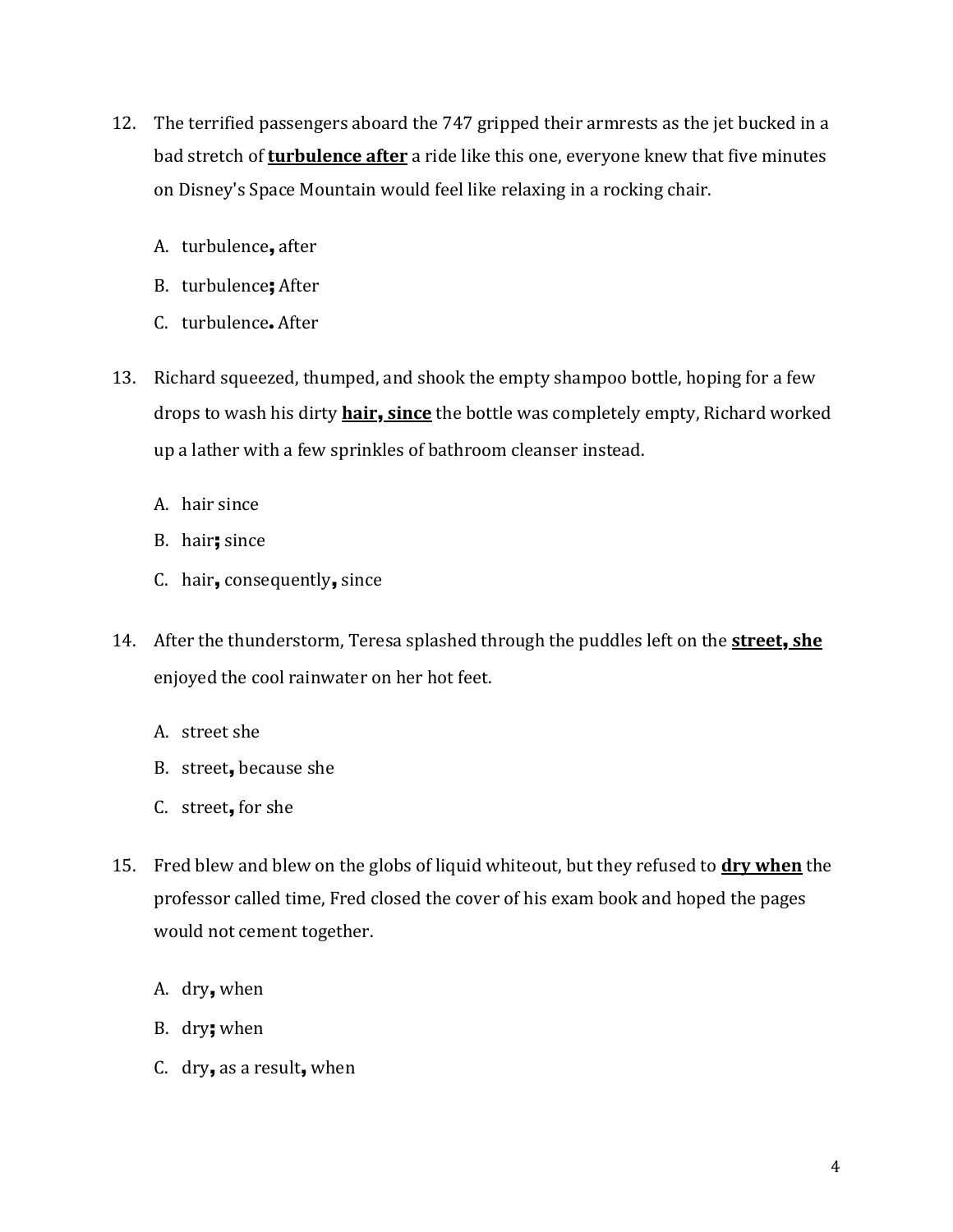- 16. As Irene scooped stuffing from the Thanksgiving turkey, gold glinted in the **breadcrumbs**, **finally**, the earring that she had lost early that morning reappeared.
	- A. breadcrumbs finally
	- B. breadcrumbs, finally at last
	- C. breadcrumbs; finally
- 17. No foot powder, no shoe insert, no expensive soap can kill the odor of Bartholomew's **feet**, **when** this young man takes off his shoes, even the goldfish gag.
	- A. feet when
	- B. feet**.** When
	- C. feet, thus when
- 18. Ursula clutched her head, trying to remember the correct formula to solve the statistics **problem**, **the** only thing she could focus on, however, was the stupid fight she had in the car with her boyfriend Mac.
	- A. problem the
	- B. problem, consequently, the
	- C. problem; the
- 19. Quang wants a degree in business **administration**, **he** fantasizes about yelling at future subordinates who are too afraid of losing their jobs to defend themselves.
	- A. administration he
	- B. administration, because he
	- C. administration since he